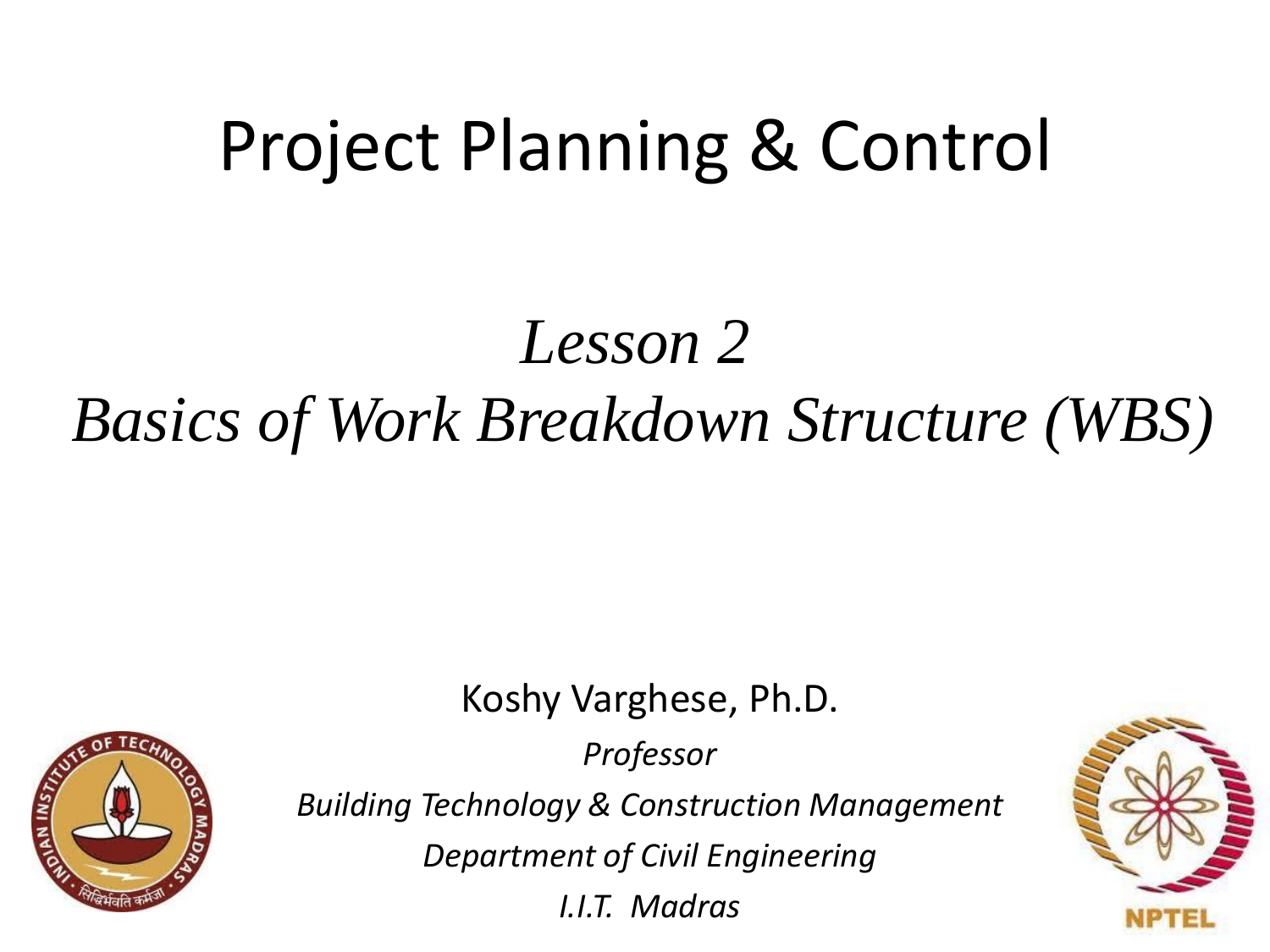### Work Breakdown Structure

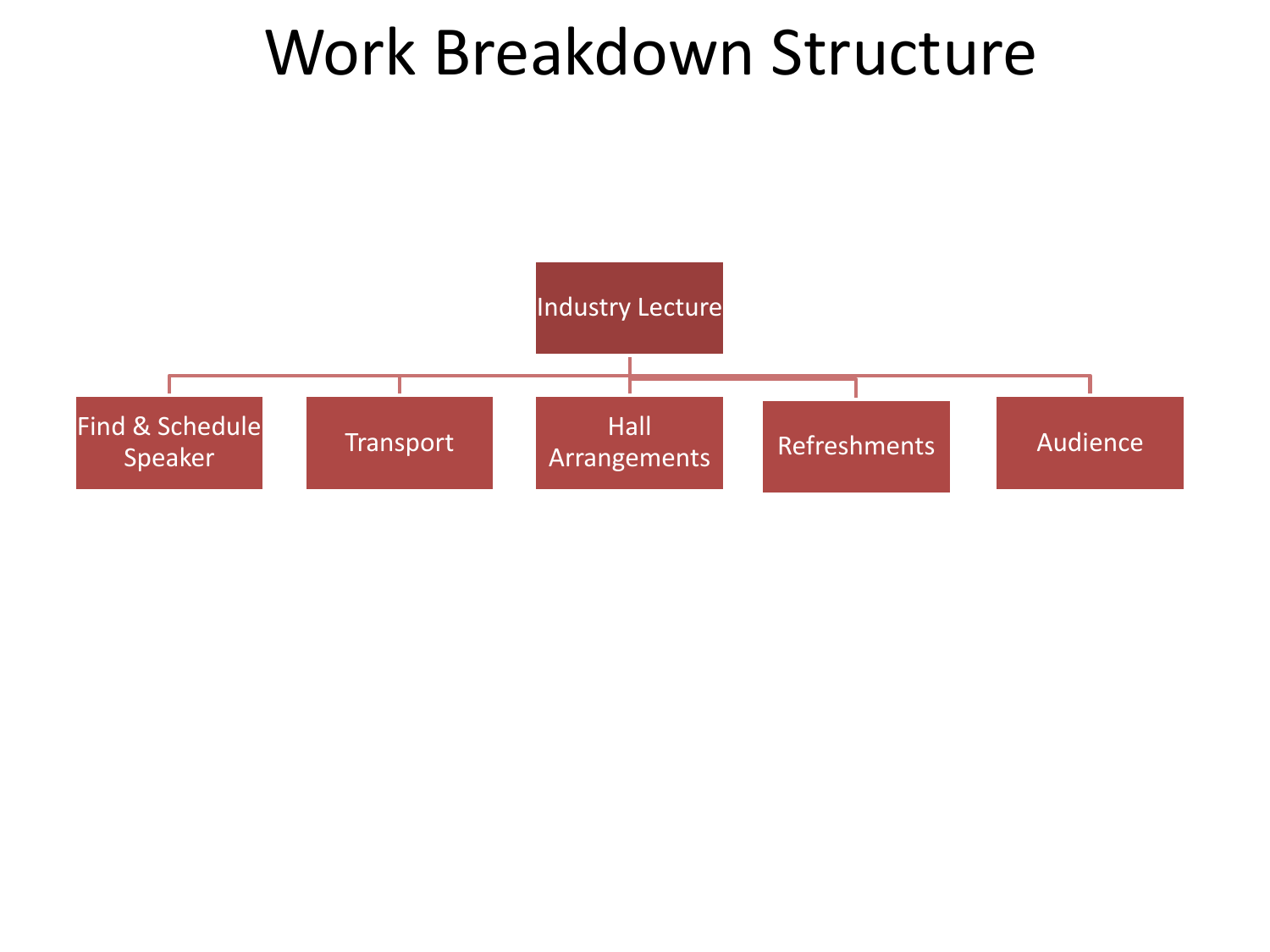### Work Breakdown Structure

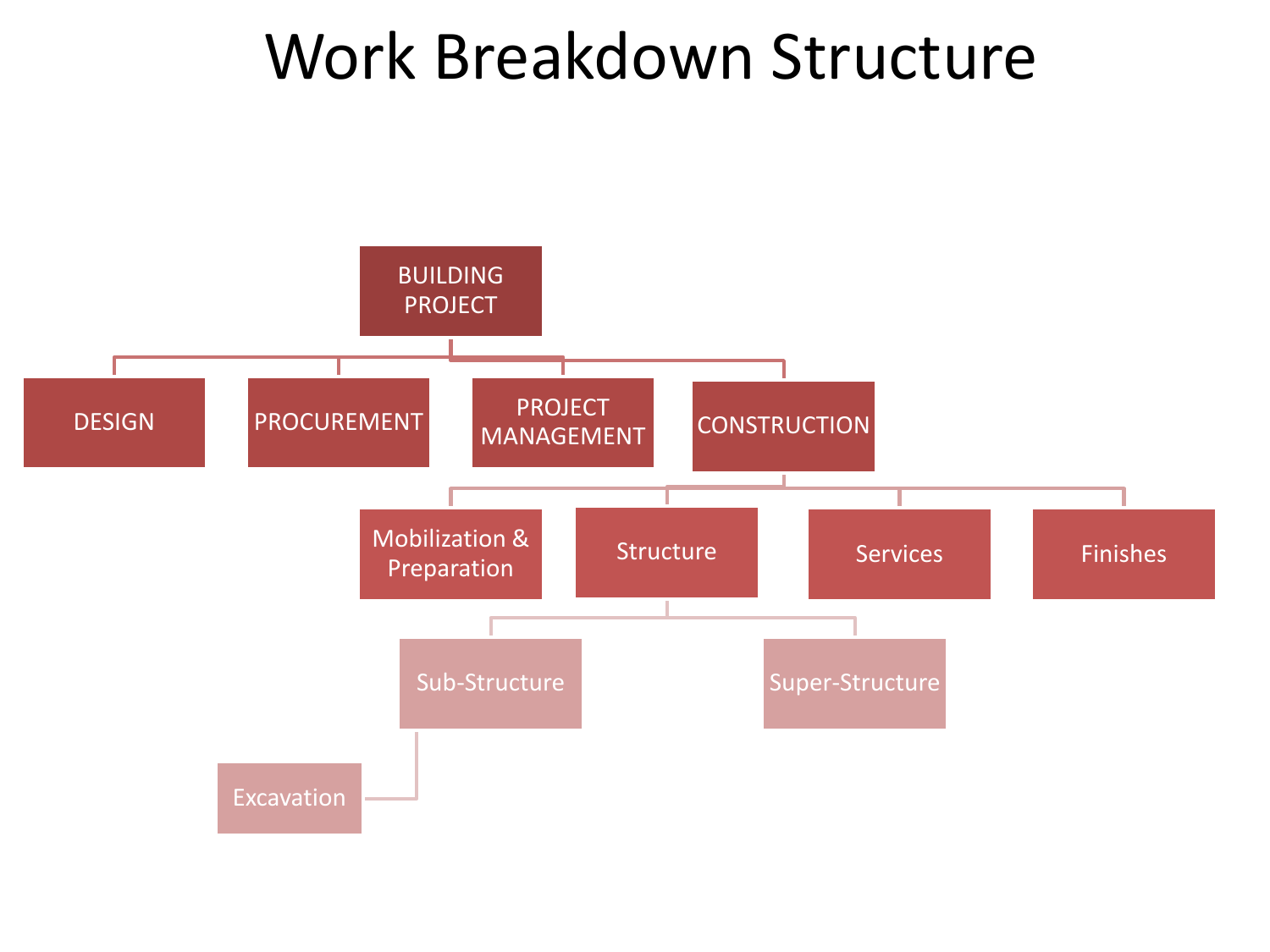#### Two Span Bridge- Example



#### Define activities required to schedule this project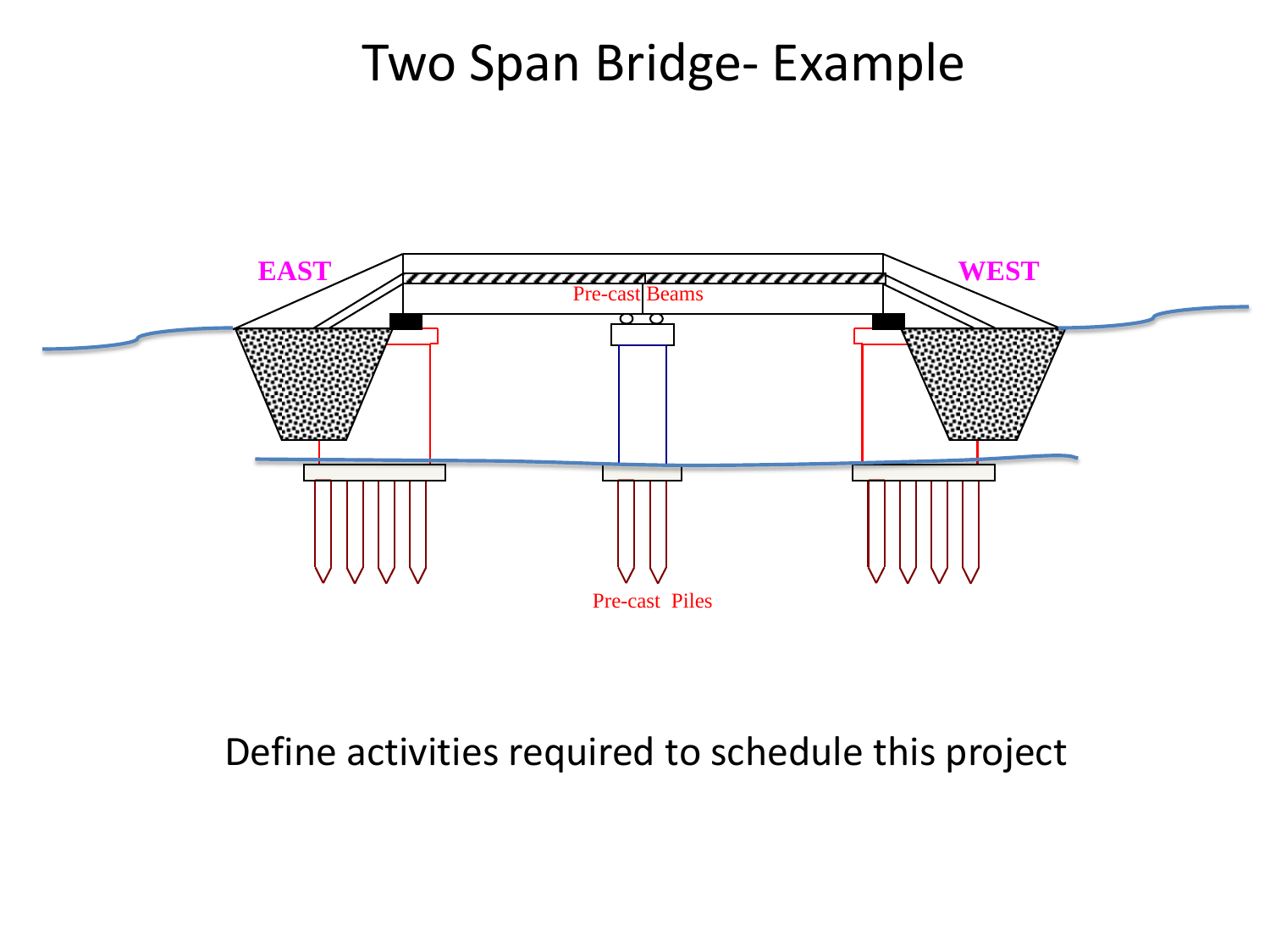#### Two Span Bridge- Construction Activities

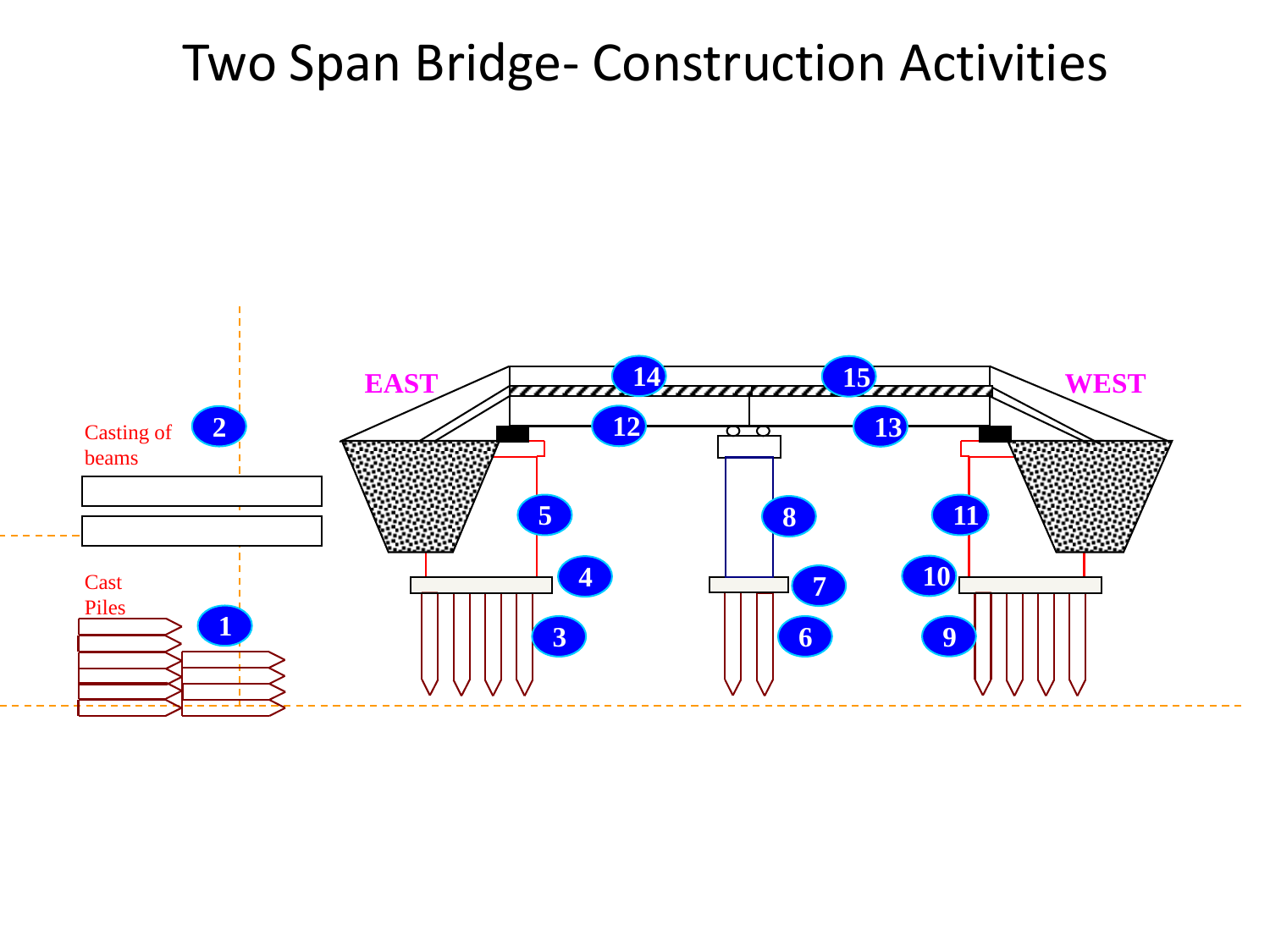### Two Span Bridge



- 1. Cast Piles
- 2. Cast Beams
- 3. Drive Piles East
- 4. Const East Pile Cap
- 5. Const E. Abutment
- 6. Drive Piles Centre
- 7. Const Centre Pile Cap
- 8. Const Centre Pier
- 9. Drive Piles West
- 10. Const West Pile Cap
- 11. Const W. Abutment
- 12. Place Beams E. Span
- 13. Place Beams W. Span
- 14. Approach Road & Deck Slab East
- 15. Approach Road & Deck Slab West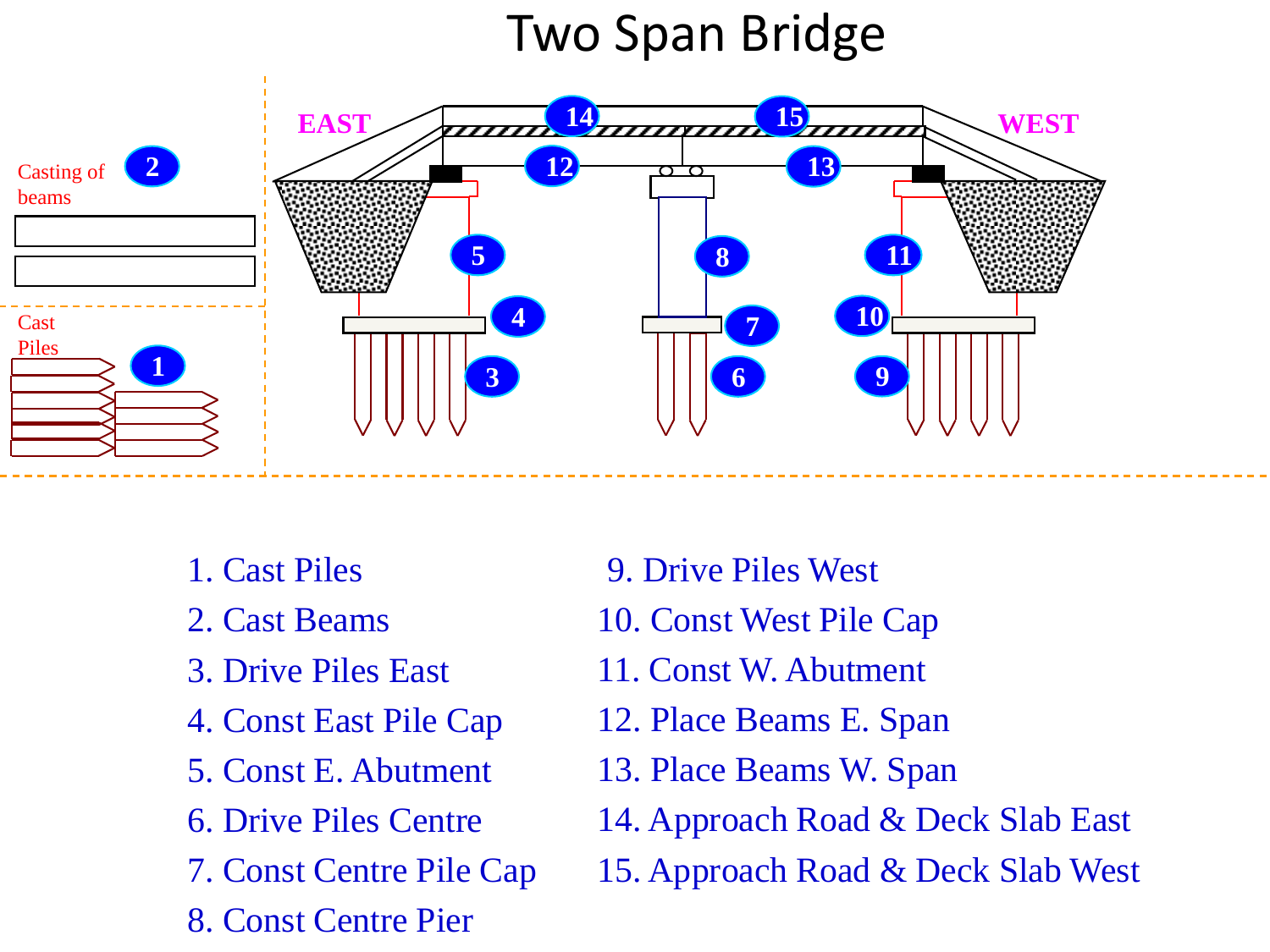### Work Breakdown Structure

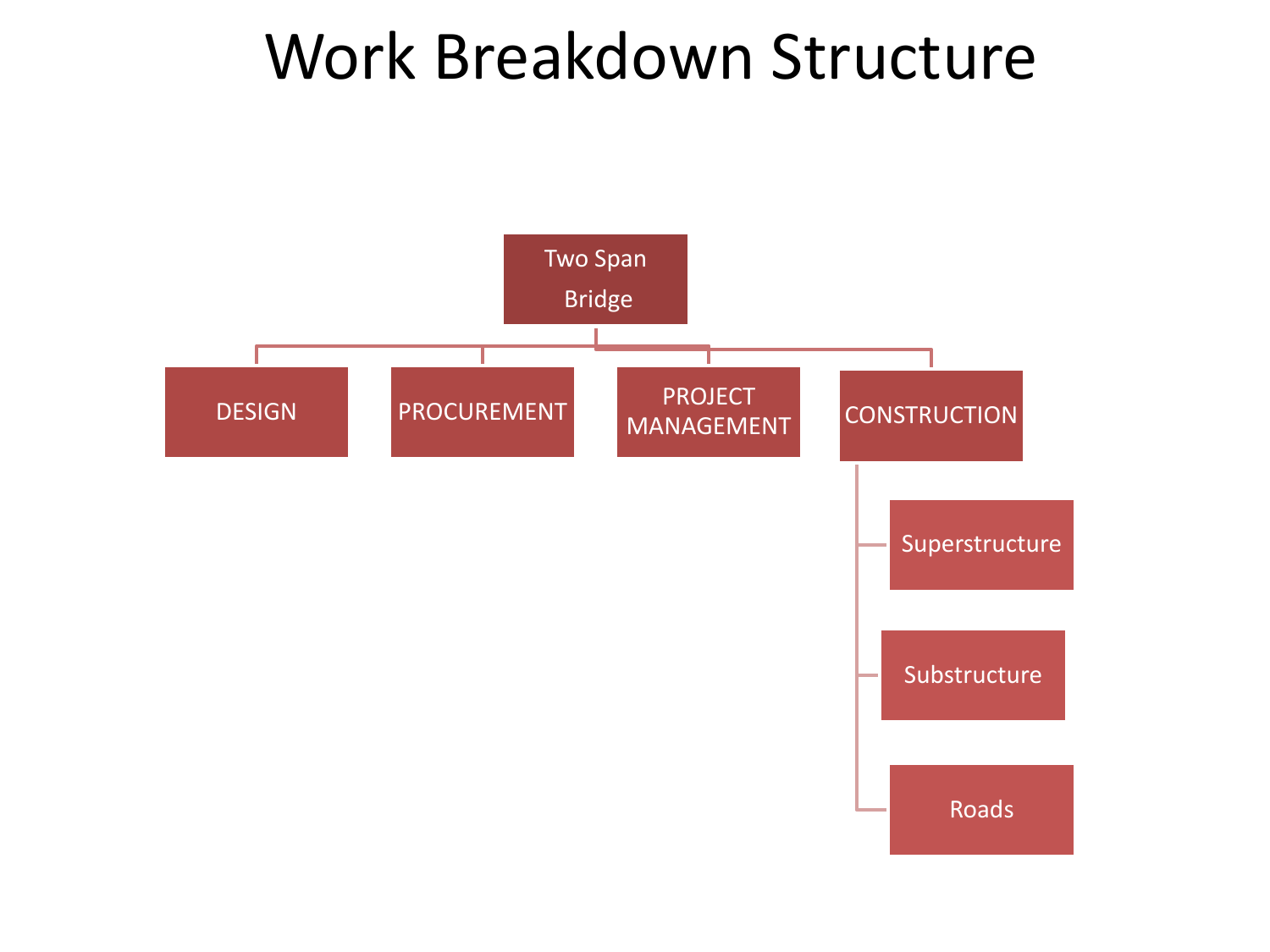# WBS Development Issues

• Level of detail required for the WBS ?

*Level of detail required to plan, communicate, monitor & control the project – type of project, scope, packages- deliverables, duration.* 

*Also depends on schedule level (Level 1- Level 5)*

• What activities should be considered ?

*A WBS should be comprehensive. There should be no gaps in the job-logic.*

*The next level decomposition of a WBS element (child level) must represent 100 percent of the work applicable to the next higher (parent) element.*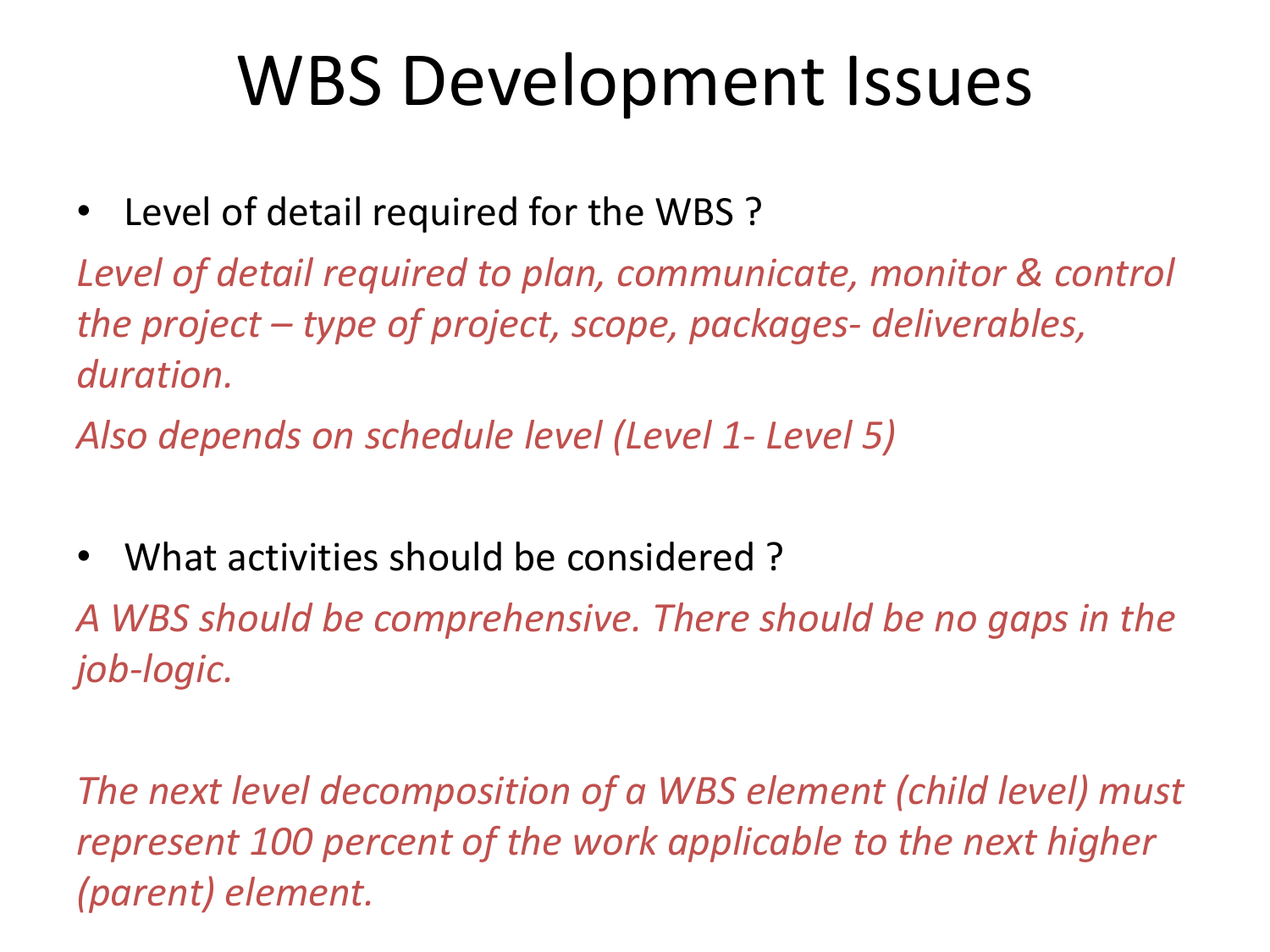### **Appropriate level of detail - Guidelines**

| SHOULD THE WORK PACKAGE BE DECOMPOSED                       |                                                         |  |
|-------------------------------------------------------------|---------------------------------------------------------|--|
| <b>FURTHER?</b>                                             |                                                         |  |
| The greater the number of positive answers to the following |                                                         |  |
| questions, the stronger the justification for breaking down |                                                         |  |
| the work package                                            |                                                         |  |
| Y/N                                                         | <b>Question</b>                                         |  |
|                                                             | Is there a need to improve the accuracy of the cost and |  |
|                                                             | duration estimates?                                     |  |
|                                                             | Is more than one individual resposible for the work     |  |
|                                                             | contents?                                               |  |
|                                                             | Is there a need to know precisely the timing of         |  |
|                                                             | activities internal to the work package?                |  |
|                                                             | Is there a need to cost-out activities internal to the  |  |
|                                                             | work package?                                           |  |
|                                                             | Are there any dependencies between the internal         |  |
|                                                             | activities and other work packages?                     |  |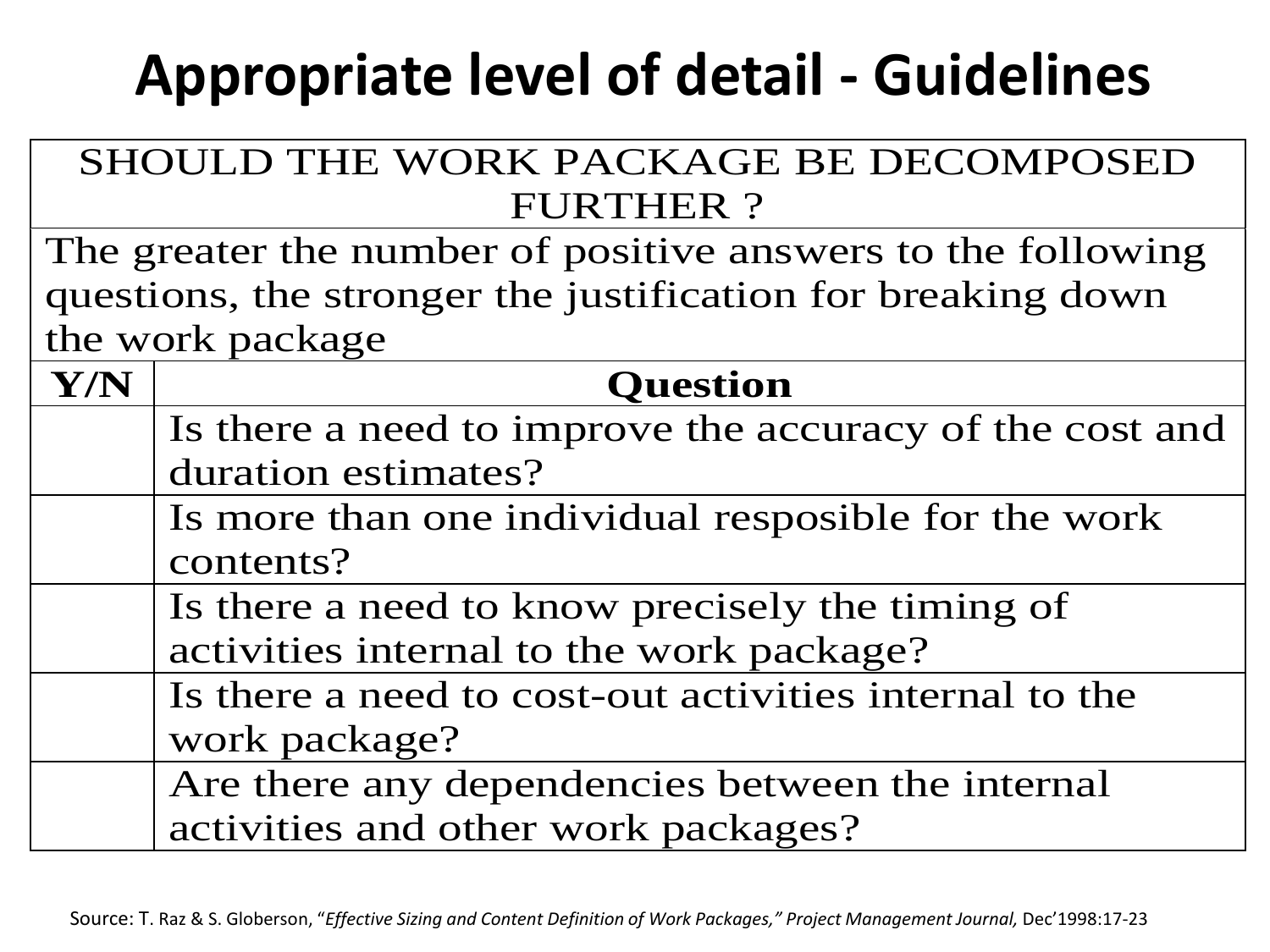| Y/N | <b>Questions</b>                                       |
|-----|--------------------------------------------------------|
|     | Are there any significant time breaks in the execution |
|     | of the work processes internal to the work elements?   |
|     | Do resource requirements within the work package       |
|     | change over time?                                      |
|     | Do the prerequisites differ among the internal         |
|     | deliverables within the work element?                  |
|     | Are there any acceptance criteria applicable before    |
|     | completion of the entire work package?                 |
|     | Can a portion of the work to be performed within the   |
|     | work package be scheduled as a unit?                   |
|     | Are there any specific risks that require focused      |
|     | attention to a portion of the work package, requiring  |
|     | further division to separate them?                     |
|     | Is the work package understood clearly and             |
|     | completely to the satisfaction of the various          |
|     | stakeholders?                                          |